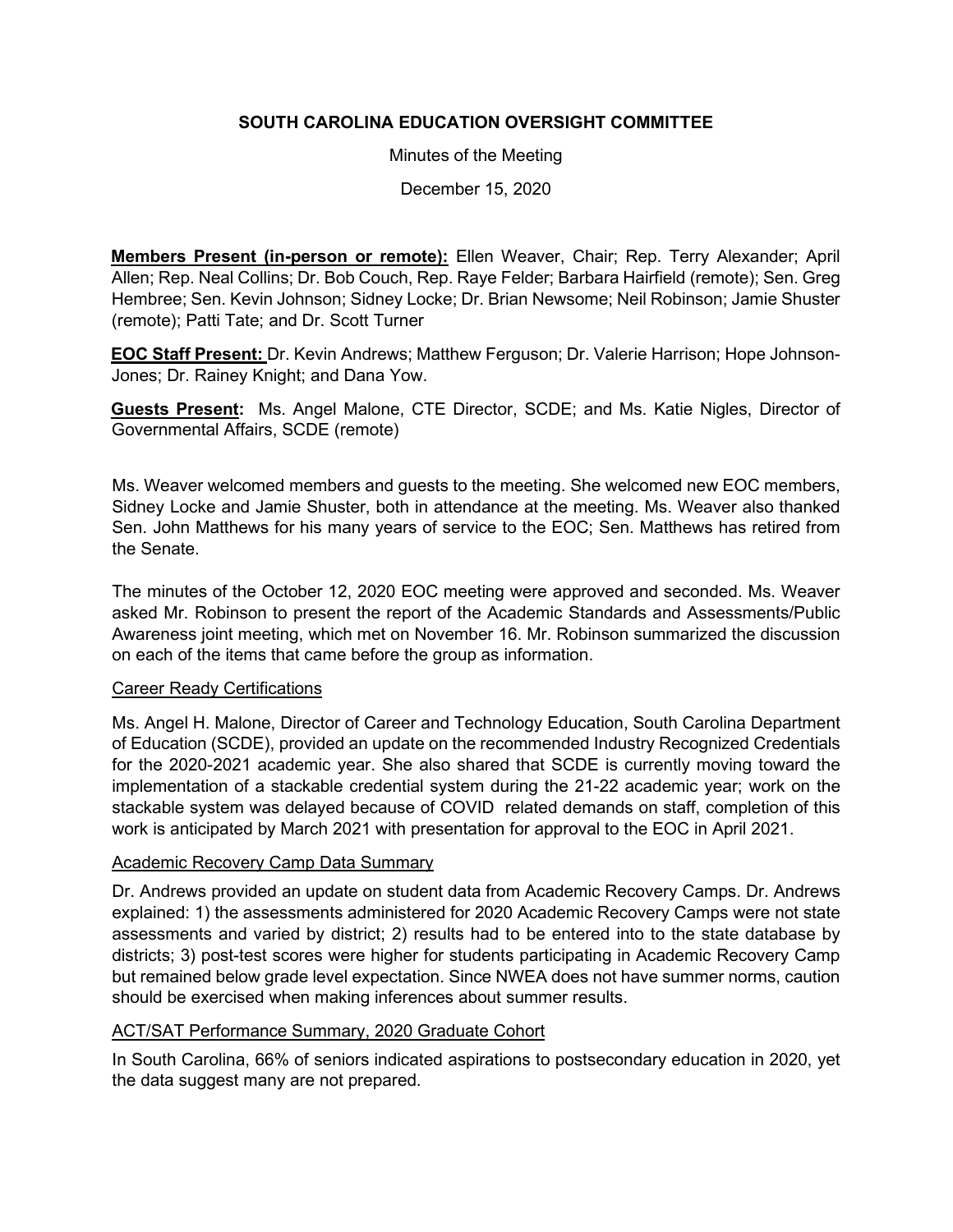Dr. Kevin Andrews provided general information about SC 2020 Graduate Cohort Advanced Placement (AP) results. In 2020, 49,727 AP exams were taken by 30,443 students. Of the exams taken, 62% scored at 3, 4, or 5 – all passing scores. Most AP test takers (66.5%) in 2020 were White, with Black and Hispanic student participation totaling 20 percent when put together.

Dr. Andrews explained commonalities between the ACT and SAT. Both assessments are selfselected assessments that make predictions about college academic success.

Of those SC students who graduated from high school in 2020, 64% of the graduating class took the SAT. South Carolina public school students' overall mean score was 1019 compared with the national public school mean of 1030.

Of those SC students who graduated from high school in 2020, approximately 76% of the graduating class took the ACT. The average composite score for SC's 2020 Class of publicschool students was 18.1 (out of 36 points). SC's performance declined in 2020 and ranks near the bottom among the 50 states and the District of Columbia.

There is reason for concern when looking at the racial and ethnic performance of SC's 2020 Graduating Class. Only 5% of Black/African American students met College Readiness Benchmarks in Math; only 2% of Black/African American students met College Readiness Benchmarks in all four content areas on the ACT: English, Math Reading, Science.

It was stated that this is not simply a high school problem, but a system wide issue. College preparedness begins in elementary school and continues in high school.

## Cyclical Review of SC College and Career Ready Standards English Language Arts Standards (ELA)

Dr. Knight presented the Cyclical Review of SC College and Career Ready Standards English Language Arts Standards (ELA) for approval. Per EOC statutory responsibility, the review is conducted at least every seven years. The last English language arts cyclical review was completed in 2014. Mr. Robinson recognized Dr. Knight to discuss on overview of the standard review.

Dr. Knight provided an overview of the recommendations from both the national and state review panels. Citing a need to align with other recommendations being forwarded to the SCDE, Ms. Weaver made a motion amending recommendation #7 in the report with the following language: "Ensure the standards and support documents reflect and provide multiple resources from varied perspectives as well as instructional strategies to address the learning needs of diverse students." The motion was seconded and unanimously approved. Mr. Robinson then called for a vote on the amended report.

Dr. Turner asked a question about recommendation two which deals with reducing the number of standards; he wanted to know what led to that decision. Dr. Knight discussed the redundancy of the current standards and the rationale for the recommendation, citing that the text of the standards and indicators within "Reading for Informational Text" and "Reading for Literary Text" are almost identical. Dr. Turner asked if we know about the discussion regarding pacing and being able to cover all the standards. This was one way to allow teachers to have flexibility and reduce the number of standards.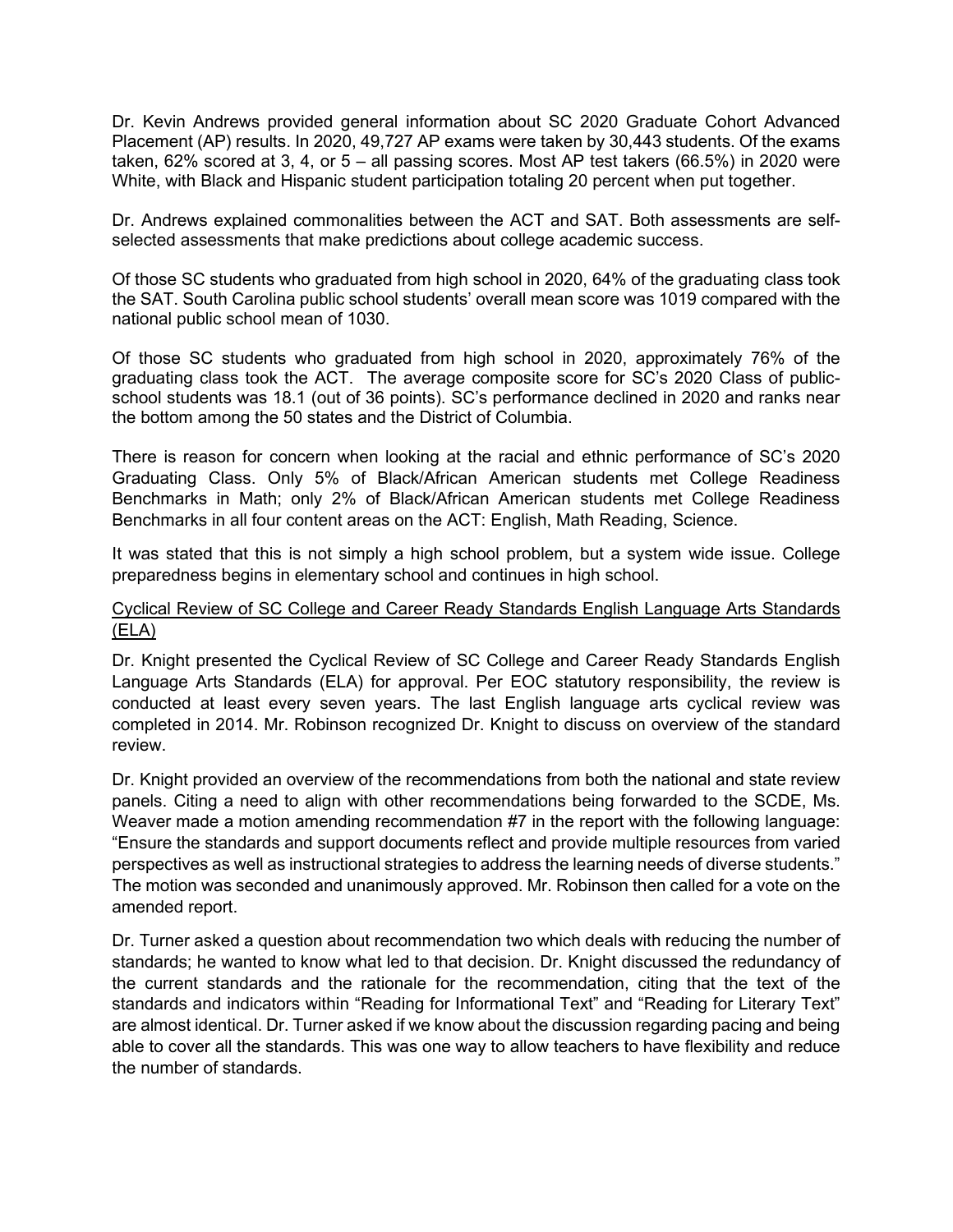Dr. Tuner asked if all standards are created equally? Dr. Knight stated her opinion was no. Dr. Turner followed up, asking how would a teacher know that? Dr. Knight stated that the SCDE is working to publish power standards. She has had discussions with the SCDE, and they are calling them priority standards; they will give teachers direction and guidance.

Ms. Barton stated that we (within the Governor's Office) have heard from lots of teachers who have looked at the reading scores. Teachers said they never understood the rigor of the standards because there are no examples of texts. She said we must do something to help the teachers in that regard.

Ms. Barton also asked about the timeline on the math standards. Dr. Knight said that math is up next, so she expects that to come before the EOC next spring. Dr. Knight stressed that the standards are for teachers so they will understand the rigor of what is expected of students.

Ms. Hairfield made a comment about college readiness, stating it is evident that we are not reaching large portions of SC's population. She believes we must better understand the diversity of our students. That needs to be addressed in the standards and support documents.

Rep. Alexander stated that we need to look at the diversity of instruction in terms of developing the content. He suggested that perhaps the developers of the content are not as diverse and inclusive as it could be.

Dr. Knight reminded members they will see the standards again to approve. The Cyclical Review of SC College and Career Ready Standards English Language Arts Standards (ELA) were approved unanimously.

#### EIA Report

Dr. Couch then called upon Dr. Knight to summarize the EIA recommendations for FY2021- 22. She stressed that the funding of charter schools needs to be looked at quite urgently.

Rep. Alexander asked if charter school recommendations require action by the Gen. Assembly to go into effect. Dr. Knight said the recommendations were required to be acted on by the legislature. He supports charters but doesn't agree with taking money or resources away from other schools.

Following a question by Dr. Turner, Dr. Knight reminded the EOC that the recommendations, once approved, will be forwarded to the General Assembly for consideration.

Sen. Hembree asked for clarification on charter school funding and what happens with the local money. We have two funding sources now. If you have a district charter, the local per pupil share goes to the charter school. If you have a charter through a public charter district, the local per pupil share stays with the local district while EIA funding is used in lieu of the local per pupil share. The current system incentivizes districts to offload the charter schools to the state.

Sen. Johnson said he would agree with a windfall when we fully fund education.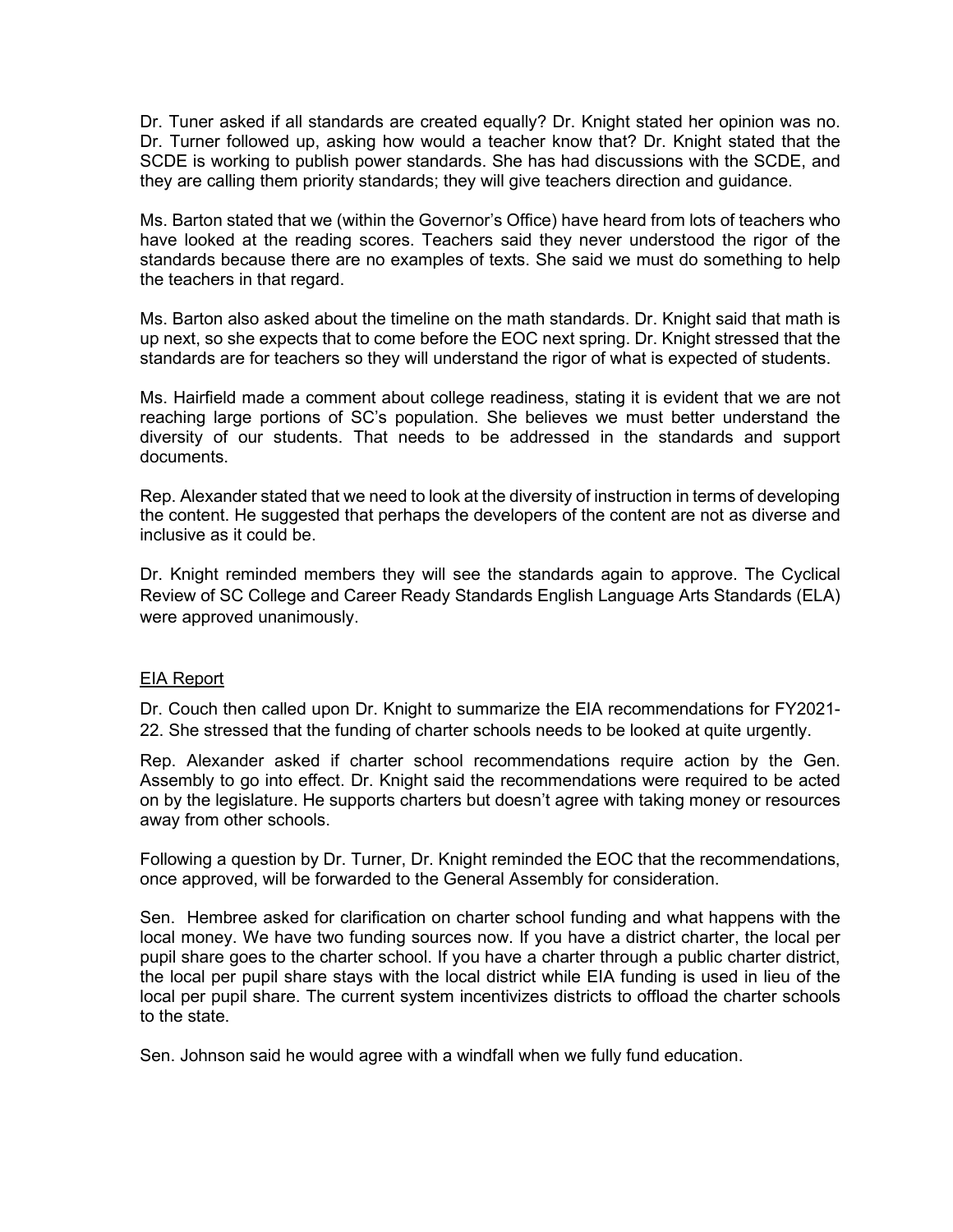Dr. Turner asked about how to keep charters financially and academically accountable? Dr. Newsome clarified that information about authorizer shopping is not accurate; schools were leaving districts because of lack of leadership

Rep. Alexander stated that he and Rep. Felder are working on recommendations on charter schools.

Rep. Felder stated that one of the issues with holding charters accountable is inconsistency with the report card. Since we haven't had three years with consistent report cards and now, we have missed a year of testing and have no ratings, it is difficult to hold charter schools accountable because the law requires three years of data. Taking the money with the child is truly not that simple. Property values are in line with location.

Ms. Weaver reminded members that charters don't receive brick and mortar and transportation monies.

Ms. Barton stated that the discussion has been sparked. The charter school enrollment is up 30 percent, but we don't have state monies right now to handle the growth. The dilemma is how do you fund charters right now? We must figure this all out.

Dr. Newsome stated we need to talk about accountability for all kids. We can't forget about accountability in this process. Charters are not being funded correctly and we must figure out how to fix it.

Rep. Alexander stated we have to figure out how to fund the whole education system. All of education, not just charters. We need to look at it holistically – not just the charter piece.

Sen. Hembree wants a follow up on the success of the National Clearinghouse in other states. Dr. Turner said that it was really initiated by the Spartanburg Academic Movement. It gives information as children go through the higher education system. It is a truer picture of student readiness than what we get currently. The National Clearinghouse would allow us to get state, district, and school level data on college readiness. According to Ms. Barton, SC is one of the few states that does not access National Clearinghouse data.

Dr. Turner said he has comments on the teacher pay band recommendation. He doesn't feel comfortable with it with what educators are facing right now. How are we recruiting teachers to rural areas of this state – we need to look at this? He can't imagine how districts with no tax base are recruiting. We must step up and supplement the salary schedule to the rural districts.

Mr. Ferguson provided a list of proviso amendments that staff proposes sending to the Gen. Assembly. The list was approved as presented.

Rep. Alexander stated he wants to know about carry forward funds to charter schools.

Ms. Hairfield stated she likes the focus areas of the EIA recommendations. Teachers are in a different environment. Retention is becoming a very large problem in all the districts. Teachers don't feel like they can teach in dual modalities. She suggested adding questions to the working conditions survey that deal with the new environment of teaching due to COVID.